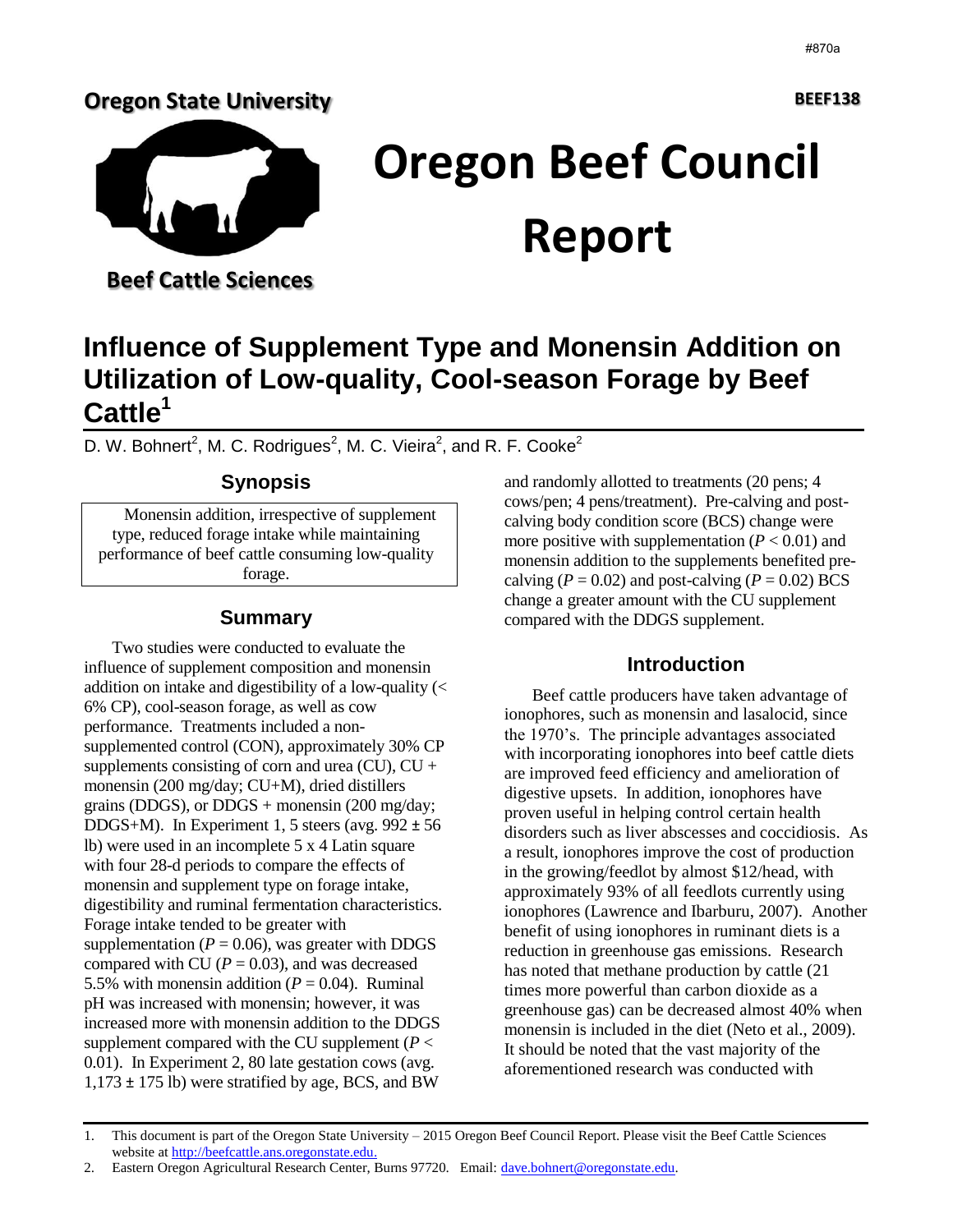growing cattle consuming high-concentrate diets or high quality pasture. In contrast, there is little data available related to feeding ionophores to mature cattle consuming low-quality, forage-based diets (Bretschneider et al.; 2008). Also, there is a paucity of research evaluating the effect of supplement type and ionophore addition on beef cattle consuming poor-quality forages.

The majority of research that has documented improved feed efficiency with ruminants consuming low-quality forage has demonstrated maintained performance when provided approximately 10% less total forage (Bretschneider et al.; 2008). Nevertheless, Lemenager et al. (1978) suggested that forage intake was reduced from 15 to 20% by beef cows grazing winter range in Oklahoma and supplemented with monensin compared with those not receiving monensin. If cattle producers that use low-quality forages for a significant period of the year can reduce the quantity of forage utilized while maintaining or improving animal performance, simply by supplementing with an ionophore, they can reduce required winter feed resources, decrease winter feed costs, and reduce the environmental impact of their operation. We hypothesize that providing supplemental monensin to beef cattle will decrease intake of low-quality forage while maintaining performance; thereby improving feed efficiency, energy status, and ruminal fermentation compared with no monensin. In addition, we hypothesize that the beneficial effects of monensin will be independent of supplement type.

## **Materials and Methods**

All experimental procedures used in this study were approved by the Oregon State University Institutional Animal Care and Use Committee.

#### *Experiment 1. Influence of Supplement type and Monensin Addition on Forage Intake and Digestibility in Steers*

Five ruminally cannulated Angus x Hereford steers (avg.  $992 \pm 56$  lb) were used in an incomplete 5 x 4 Latin square and housed in individual pens within an enclosed barn with continuous lighting. Treatments included a non-supplemented control (CON), approximately 30% CP supplements consisting of either corn and urea (CU; 0.29% BW),  $CU + monensin (200 mg/day; CU+M)$ , dried distillers grains (DDGS;  $0.27\%$  BW), or DDGS + monensin (200 mg/day; DDGS+M). All supplemented

treatments were formulated to be provide similar caloric and nitrogen intakes. Supplements and a mineral-salt mix (Cattleman's Choice; Performix Nutrition Systems, Nampa, ID) containing 14% Ca, 10% P, 16% NaCl, 1.5% Mg, 6000 mg/kg Zn, 3200 mg/kg Cu, 65 mg/kg I, 900 mg/kg Mn, 140 mg/kg Se, 136 IU/g of vitamin A, 13 IU/g of vitamin D3, and 0.05 IU/g of vitamin E were placed directly into the rumen via ruminal cannula daily. Steers had continuous access to fresh water and chopped fine fescue grass seed straw (approximately 5% CP).

The 4 experimental periods were 28 d each with 20 d of diet adaptation and 8 d of sampling. Forage intake was measured d 21 through d 26 and blood samples were collected into commercial blood collection tubes via coccygeal venipuncture 4 h after feeding on d 23 through d 28. Also, on d 28 ruminal fluid was collected immediately before feeding and at 2, 4, 6, 8, 12, 18, and 24 h after feeding. Ruminal fluid pH was measured immediately after collection.

#### *Experiment 2. Influence of Supplement type and Monensin Addition on Cow Performance*

Eighty late gestation (approximately 190 d pregnant) Angus x Hereford cows (avg.  $1,173 \pm 175$ lb) were stratified by age, BCS, and BW. Cows were then randomly assigned to 1 of 5 treatments. The same treatments as described in Exp. 1 were used. Water and a mineral-salt mix was available free choice (same composition as previously described; Cattleman's Choice; Performix Nutrition Systems, Nampa, ID). Cows were provided ad libitum access to low-quality (approximately 5.0% CP) fine fescue grass seed straw. Also, the supplements offered to cows are provided in Table 1.

Cow BW and BCS were measured every 14 d until calving and within 24 h post-calving. Calf BW was also obtained within 24 h post-calving. Blood samples were via jugular venipuncture at trial onset and within 24 h post-calving.

#### *Statistical Analysis*

*Exp. 1.* Intake and digestibility data were analyzed as a 5 x 4 incomplete Latin square with the MIXED procedure of SAS. The model included period and treatment and steer was used as the random variable. Contrasts used to partition specific treatment effects consisted of: 1) supplemented vs non-supplemented; 2) monensin addition; 3) supplement type; and 4) the monensin addition by supplement type interaction.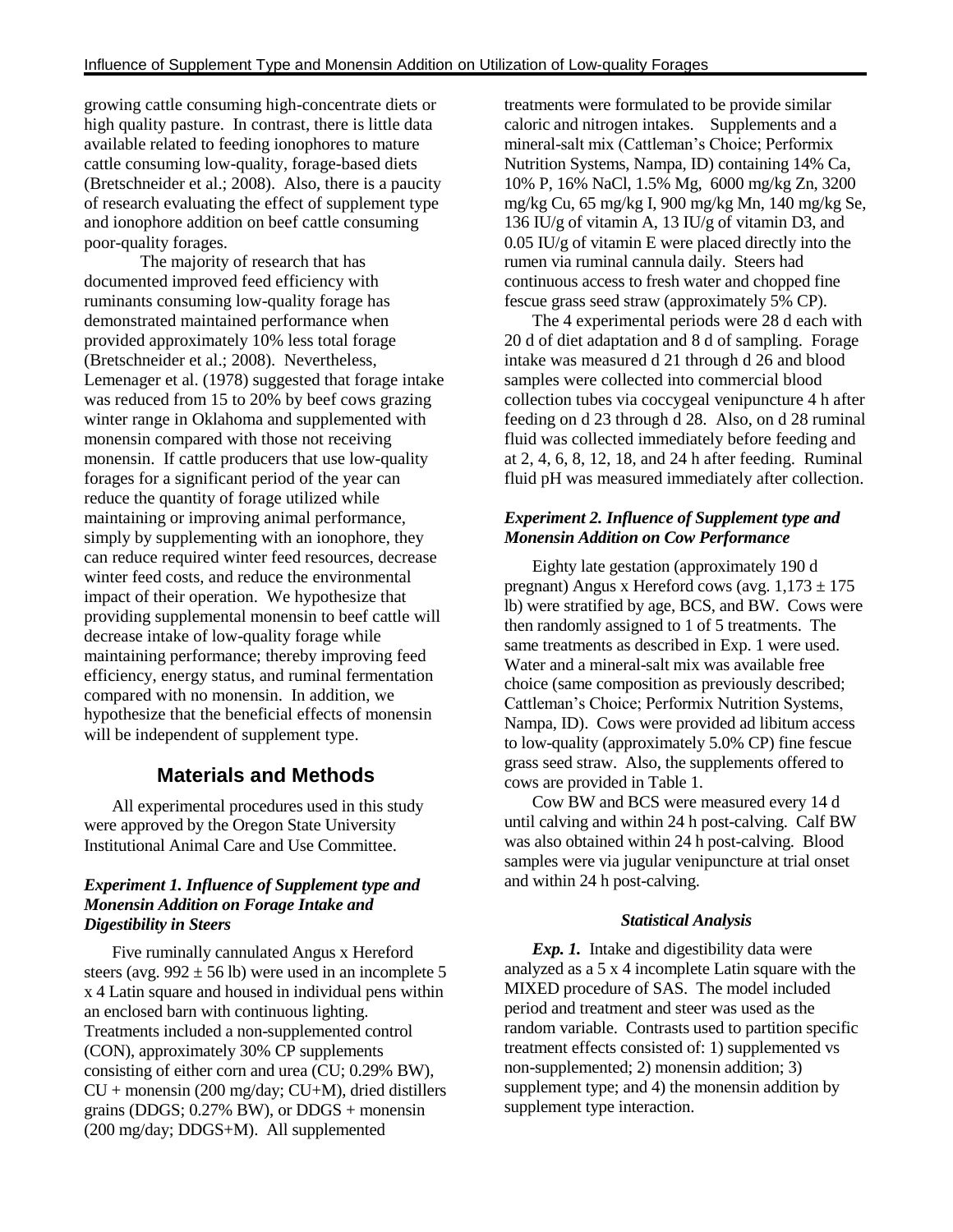Ruminal pH was analyzed using the REPEATED statement with the MIXED procedure of SAS. The model included period, treatment, hour and treatment x hour. Steer was used as the RANDOM statement to specify variation and steer(period) was used as the subject. The specific term for the repeated statement was hour. Autoregression (AR1) was determined to be the most appropriate covariance structure based on the Akaike information criterion. The same contrasts as previously noted were used to partition specific treatment effects.

Blood samples were analyzed using the REPEATED statement with the MIXED procedure of SAS. The model included period, treatment, day and treatment x day. Steer was used as the random variable and steer(period) was used as the subject. The specific term for the repeated statement was day. Autoregression (AR1) was determined to be the most appropriate covariance structure based on the Akaike information criterion. The same contrasts as previously noted were used to partition specific treatment effects. If no treatment x time interactions were detected  $(P > 0.05)$ , overall treatment means were compared.

*Exp. 2.* Cow performance data was analyzed as a randomized block design using the MIXED procedure of SAS. The model included block, treatment and treatment x block. Blood samples were analyzed using the REPEATED statement with the MIXED procedure of SAS. Model included block, treatment, day and all resulting interactions. Initial blood values were used as a covariate. Cow(pen) and pen(treatment) were used as the repeated variables, the subject was cow(pen). The same contrasts as previously described were used to partition specific treatment effects.

#### **Results**

#### *Exp. 1 Forage intake, digestibility and ruminal fermentation characteristics in steers*

*Intake.* Forage intake was not altered by supplementation (Table 1;  $P > 0.05$ ); however, DDGS increased forage intake 6% compared with the CU supplement ( $P = 0.03$ ). Also, monensin addition to supplements reduced forage intake by greater than 5%  $(P = 0.04)$ . Total dry matter intake was increased with supplementation  $(P < 0.01)$ , but decreased with monensin addition ( $P = 0.04$ ).

*Ruminal Fermentation.* Ruminal pH was not altered with supplementation ( $P = 0.58$ ); however, we did note that monensin addition to the DDGS supplement increased average ruminal pH 0.3 units

compared with only 0.1 units with the CU ( $P < 0.01$ ; Table 1).

*Blood Variables.* Insulin was not affected by treatments ( $P \ge 0.019$ ) but glucose was greater with the CU compared with the DDGS supplements (63 vs 57 ng/mL;  $P = 0.01$ ), probably due to the greater starch content of the corn compared with distillers grains. Protein supplementation has been shown to increase plasma plasma urea nitrogen (BUN) and IGF-I in beef cattle. Our data supports this as plasma IGF-I and BUN concentrations were increased with supplementation  $(P < 0.01$ ; Table 1). Furthermore, IGF-I has been shown to increase with greater DMI (Rausch et al., 2002), suggesting that our increase in IGF-I with supplementation may have been due to greater energy and DM intake resulting from supplementation. Also, due to the greater ruminal degradability of protein in the CU supplement, BUN was almost 100% greater with the CU compared with DDGS (*P* < 0.01; 24 vs 13 mg/dL).

#### *Exp.2 Cow Performance*

Protein supplementation of beef cows consuming low-quality forage typically improves weight and BCS change compared with not providing a supplement (Bohnert et al., 2002; Currier et al. 2004). This was observed in the current study for pre- and post-calving weight and BCS change (*P* < 0.01; Table 2). Also, we observed an increase in pre- and postcalving weight change due to supplement type, with DDGS increasing weight gain compared with CU supplementation. Interestingly, monensin supplementation improved pre-calving cow BCS 0.4 units with the CU supplement compared with a loss of 0.2 units with the DDGS supplement  $(P = 0.02)$ . Similarly, post-calving BCS change was improved 0.4 units with monensin addition to CU compared with a 0.1 increase with DDGS ( $P = 0.02$ ). This suggests monensin was more advantageous when incorporated into the CU supplement compared with DDGS.

As with the steers in Exp. 1, plasma insulin was not altered by the treatment regime ( $P \ge 0.32$ ; Table 2) but glucose was increased  $(P = 0.05)$  with the CU supplements compared with DDGS. Plasma IGF-1, an indicator of overall nutritional status, increased with supplementation  $(P < 0.01)$  but was not affected by supplement type or monensin addition ( $P \ge 0.12$ ). Also, as noted in Exp. 1, BUN was greater with supplementation compared with the nonsupplemented control  $(P < 0.01)$  and for the CU compared with DDGS supplements  $(P = 0.02)$ .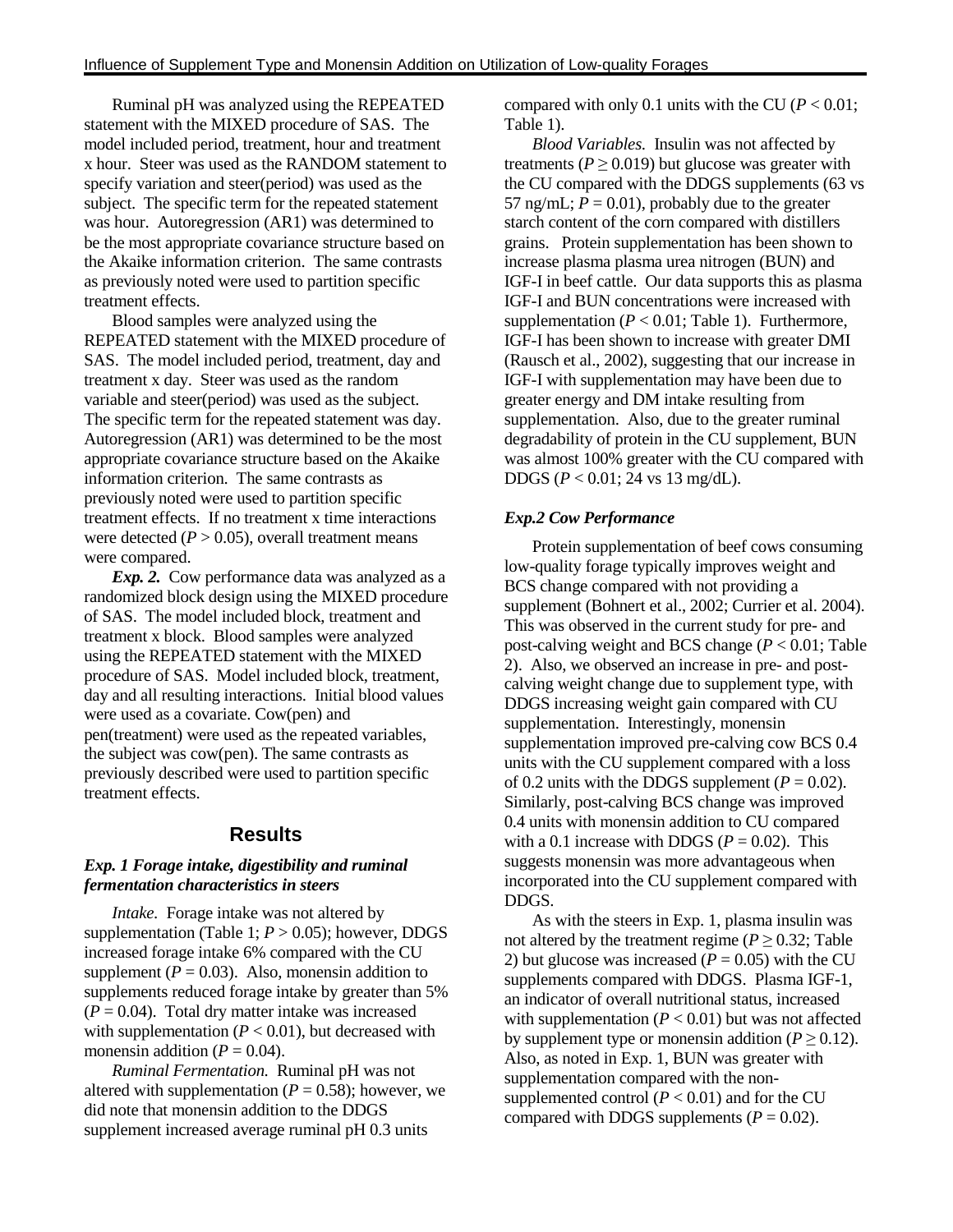| Table 1. Effects of supplement type and monensin addition on intake, ruminal pH, and blood variables in steers consuming low- |                            |
|-------------------------------------------------------------------------------------------------------------------------------|----------------------------|
| quality, cool-season forage (Exp. 1).                                                                                         |                            |
|                                                                                                                               | Contrasts $\degree$ , $P=$ |
| <b>Treatment</b> <sup>4</sup>                                                                                                 |                            |

|                          | Treatment <sup>a</sup> |      |        |             |        |                         | Contrasts,P= |        |       |             |
|--------------------------|------------------------|------|--------|-------------|--------|-------------------------|--------------|--------|-------|-------------|
|                          |                        |      |        |             |        |                         | Con vs       |        | Supp  | M vs        |
|                          | <b>Con</b>             | cu   | $CU+M$ | <b>DDGS</b> | DDGS+M | <b>SEM</b> <sup>b</sup> | <b>Supp</b>  | Μ      | Type  | <b>Type</b> |
| Intake, % of BW          |                        |      |        |             |        |                         |              |        |       |             |
| Forage                   | 1.41                   | 1.51 | 1.39   | 1.56        | 1.52   | 0.52                    | 0.06         | 0.04   | 0.03  | 0.25        |
| Supplement               | 0.0                    | 0.29 | 0.29   | 0.27        | 0.27   |                         |              |        |       |             |
| Total                    | 1.41                   | 1.80 | 1.68   | 1.83        | 1.79   | 0.52                    | < 0.01       | 0.04   | 0.07  | 0.25        |
| Ruminal pH               | 6.75                   | 6.68 | 6.76   | 6.59        | 6.88   | 0.048                   | 0.58         | < 0.01 | 0.65  | < 0.01      |
| Insulin, ng/mL           | 4.07                   | 3.60 | 3.75   | 3.29        | 3.26   | 0.89                    | 0.19         | 0.88   | 0.31  | 0.82        |
| Glucose, mg/dL           | 58.7                   | 63.9 | 62.4   | 59.8        | 54.3   | 2.41                    | 0.57         | 0.12   | 0.01  | 0.36        |
| IGF-I, ng/mL             | 107                    | 165  | 175    | 174         | 178    | 17.7                    | < 0.01       | 0.27   | 0.31  | 0.66        |
| $RIM$ ma/dl <sup>d</sup> | 96                     | 24 O | 23 R   | $12\Delta$  | 145    | 2.02                    | $-0.01$      | 0.47   | 01 م۔ | በ 30        |

BUN, mg/dL<sup>d</sup> 9.6 24.0 23.6 12.4 14.5 2.02 <0.01 0.47 <0.01 0.30 a Con = control; CU = corn/urea; CU+M = CU + 200 mg of monensin; DDGS = dried distillers grains with solubles; DDGS+M = DDGS + 200 mg of monensin.

 $^{\rm b}$  n = 5

 $\textdegree$  Con vs Supp = control vs supplemented treatments; M = effect of monensin addition; Supp Type = effect of supplement

type; M vs Type = Interaction of monensin addition and supplement type.<br><sup>d</sup> Plasma ures nitrogen

Plasma urea nitrogen

| Table 2. Effects of supplement type and monensin addition on cow performance, calf birth weight, and blood variables (Exp. 2). |  |  |
|--------------------------------------------------------------------------------------------------------------------------------|--|--|
|                                                                                                                                |  |  |

|                          | Treatment <sup>a</sup> |        |        |             |        |                         | Contrasts <sup>c</sup> , $P=$ |      |             |             |  |
|--------------------------|------------------------|--------|--------|-------------|--------|-------------------------|-------------------------------|------|-------------|-------------|--|
|                          |                        |        |        |             |        |                         | Con vs                        |      | <b>Supp</b> | M vs        |  |
|                          | Con                    | cu     | $CU+M$ | <b>DDGS</b> | DDGS+M | <b>SEM</b> <sup>b</sup> | <b>Supp</b>                   | M    | Type        | <b>Type</b> |  |
| Initial Wt., lb          | 1149                   | 1155   | 1206   | 1175        | 1200   | 75.2                    | 0.68                          | 0.62 | 0.93        | 0.86        |  |
| <b>Initial BCS</b>       | 4.8                    | 5.2    | 4.8    | 4.9         | 4.8    | 0.16                    | 0.38                          | 0.17 | 0.49        | 0.22        |  |
| Weight change, Ib        |                        |        |        |             |        |                         |                               |      |             |             |  |
| Precalving               | 9                      | 100    | 126    | 185         | 164    | 21.0                    | < 0.01                        | 0.89 | < 0.01      | 0.26        |  |
| Postcalving              | -92                    | 10     | 14     | 79          | 50     | 24.7                    | < 0.01                        | 0.60 | 0.04        | 0.50        |  |
| <b>BCS</b> change        |                        |        |        |             |        |                         |                               |      |             |             |  |
| Precalving               | $-0.8$                 | $-0.3$ | 0.1    | 0.2         | 0.0    | 0.14                    | < 0.01                        | 0.41 | 0.10        | 0.02        |  |
| Postcalving              | $-0.9$                 | $-0.6$ | $-0.2$ | $-0.1$      | 0.0    | 0.17                    | < 0.01                        | 0.08 | 0.06        | 0.02        |  |
| Calf Birth Wt., lb       | 78.4                   | 81.4   | 84.7   | 91.0        | 82.8   | 4.0                     | 0.15                          | 0.53 | 0.34        | 0.16        |  |
| Insulin, ng/mL           | 6.2                    | 4.0    | 5.5    | 3.8         | 4.1    | 1.65                    | 0.32                          | 0.57 | 0.61        | 0.73        |  |
| Glucose, mg/dL           | 77.8                   | 80.3   | 85.8   | 76.6        | 74.5   | 3.95                    | 0.71                          | 0.66 | 0.05        | 0.32        |  |
| IGF-I, ng/mL             | 25.9                   | 44.8   | 47.4   | 53.3        | 60.2   | 6.51                    | < 0.01                        | 0.46 | 0.12        | 0.74        |  |
| BUN, mg/dL <sup>d</sup>  | 10.9                   | 20.3   | 19.6   | 13.6        | 18.0   | 1.64                    | < 0.01                        | 0.27 | 0.02        | 0.13        |  |
| NEFA, mEq/L <sup>e</sup> | 0.51                   | 0.53   | 0.52   | 0.59        | 0.60   | 0.060                   | 0.45                          | 0.96 | 0.28        | 0.81        |  |

a Con = control; CU = corn/urea; CU+M = CU + 200 mg of monensin; DDGS = dried distillers grains with solubles; DDGS+M = DDGS + 200 mg of monensin.

 $^{\circ}$  n = 5

 $\textdegree$  Con vs Supp = control vs supplemented treatments; M = effect of monensin addition; Supp Type = effect of supplement type; M vs Type = Interaction of monensin addition and supplement type.<br><sup>d</sup> Plasma ures pitrogen

Plasma urea nitrogen

<sup>e</sup> Non-esterified fatty acids